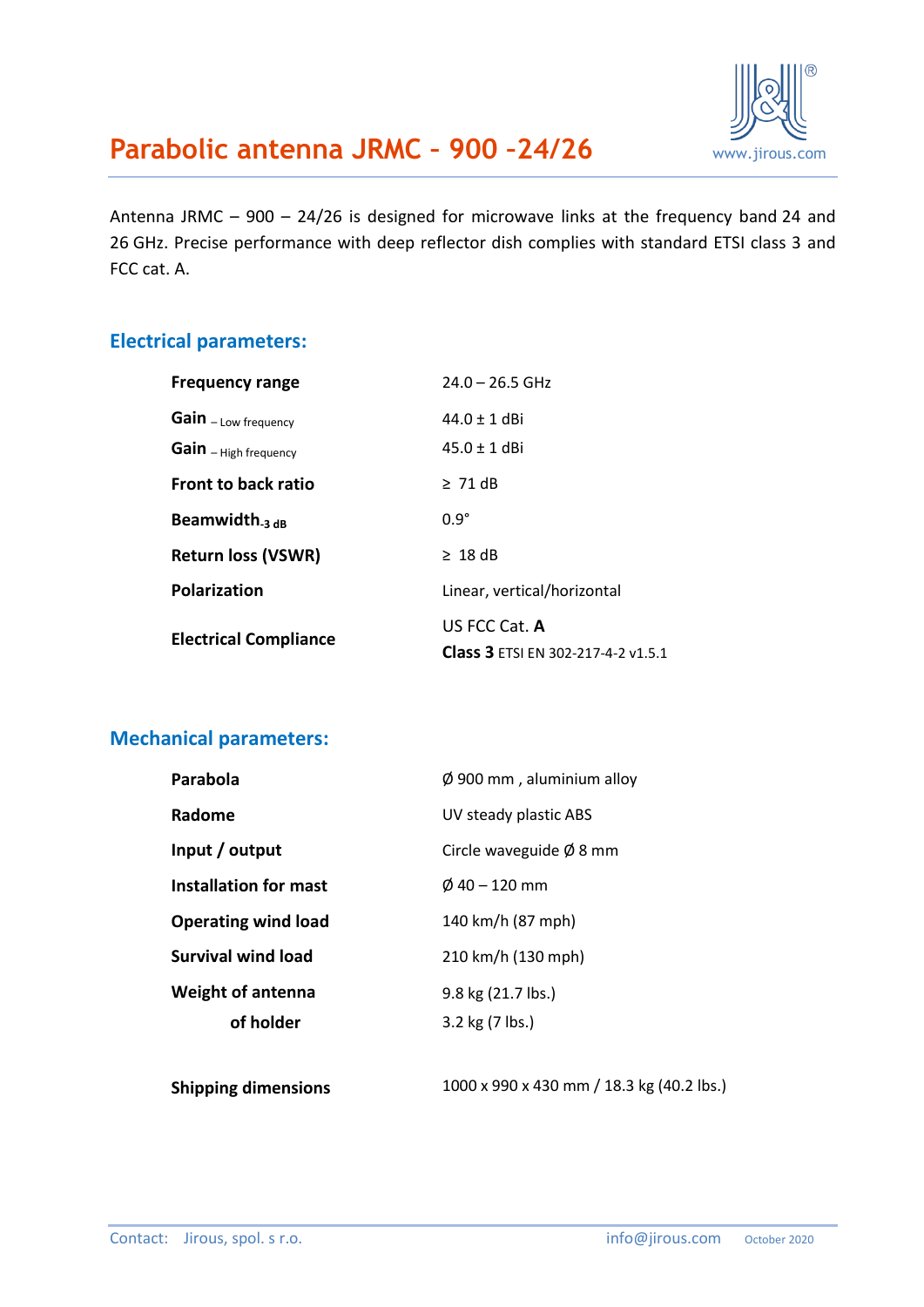

#### **Usage:**

- deep parabola for better parameters
- **easy to assembly:** first the holder and then the antenna only by 2 screws
- **fine setting** elevation (of gradient) and azimuth  $\pm 20^{\circ}$
- extreme wind stability

The antenna is supplied with a holder that allows easy mounting on a mast. The holder can be installed separately on the mast. Subsequently, you can simply hang up the antenna with microwave unit into it. The holder allows precise adjustment in both directions. Ready for right and left side mounting.

In the areas with the expected occurrence of the strong winds mounting on the mast with minimal ø 70 mm is recommended.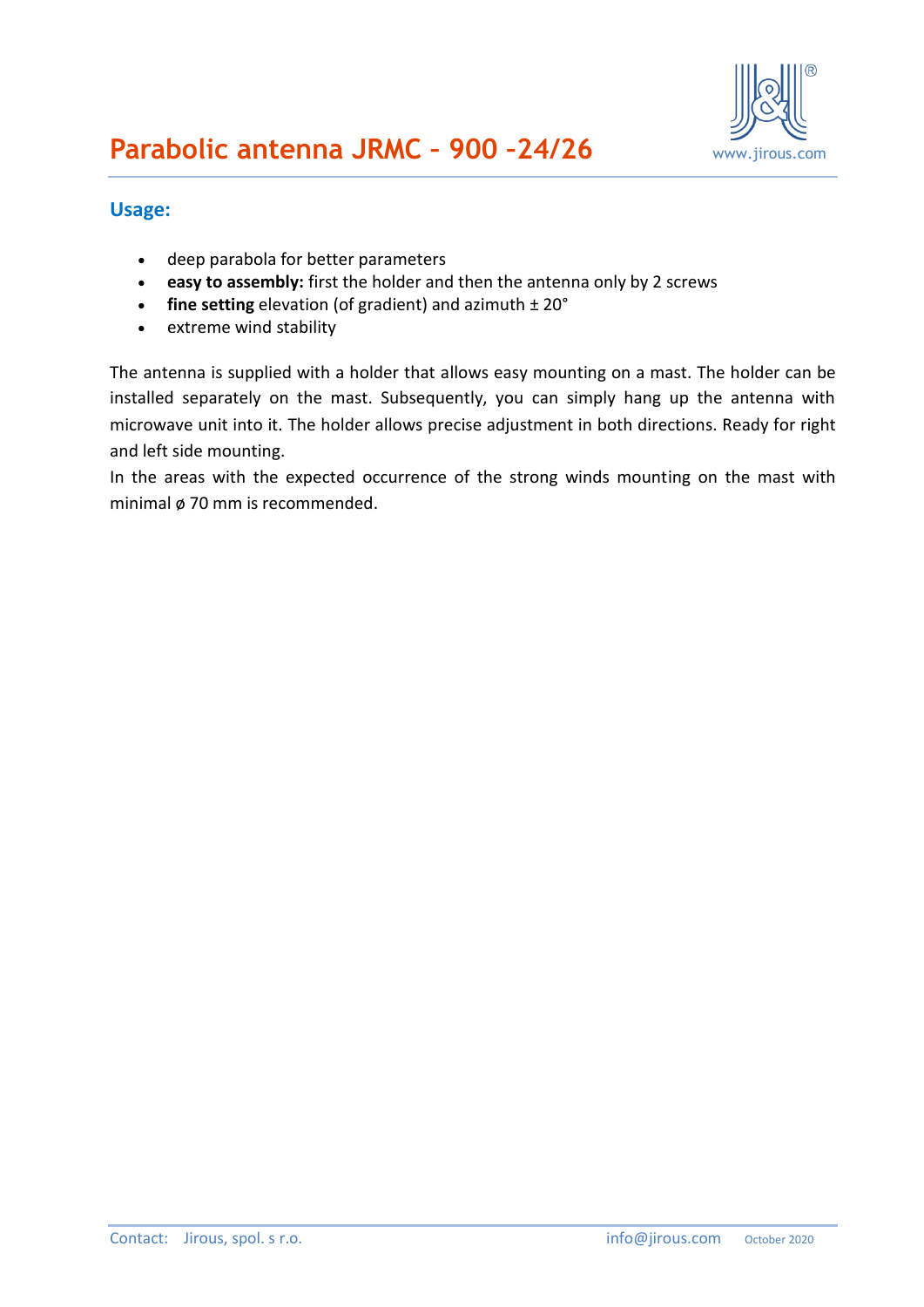

# **Parabolic antenna JRMC – 900 –24/26** [www.jirous.com](http://www.jirous.com/)



#### **Measurement of radiation pattern:**

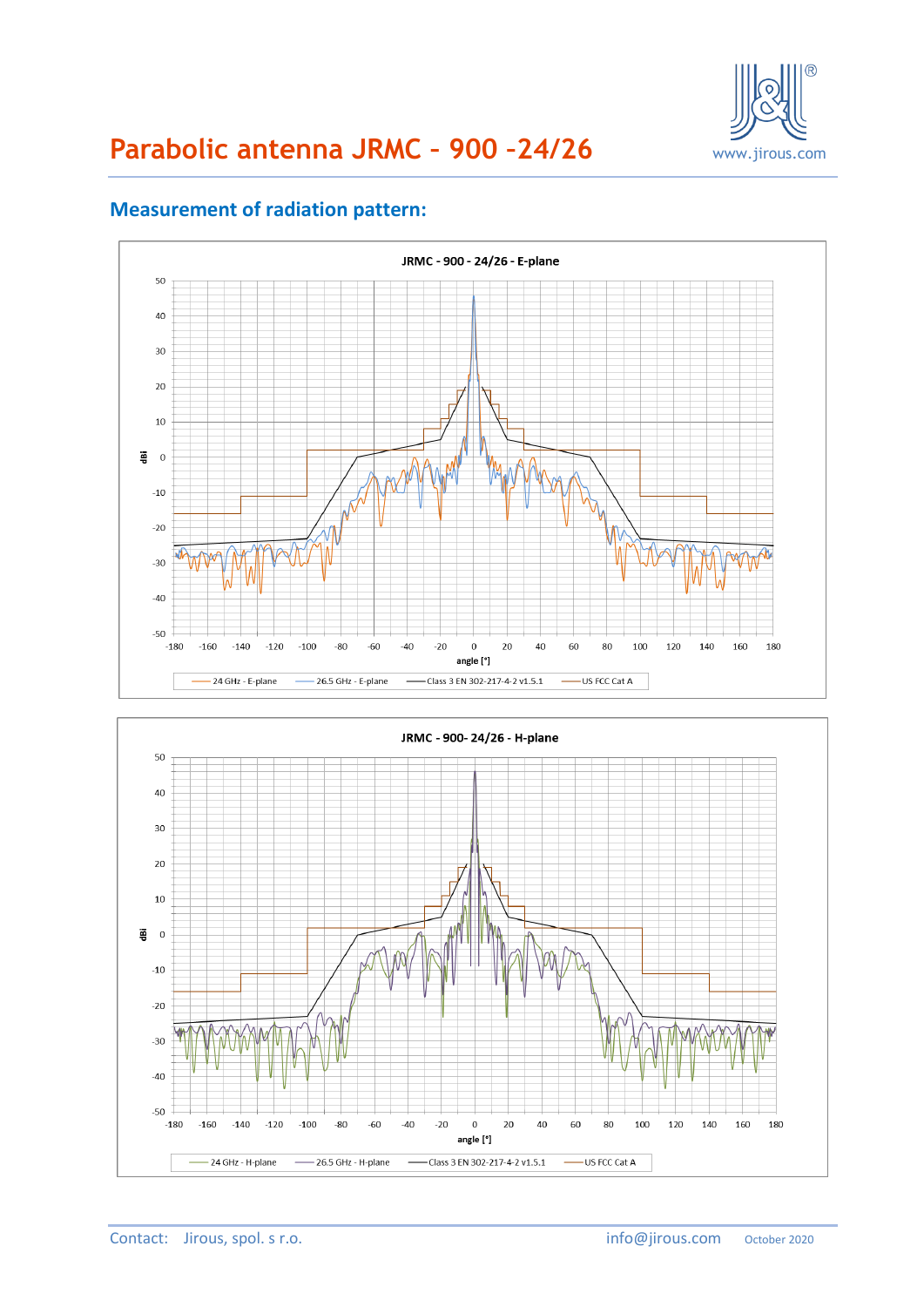

# **Parabolic antenna JRMC – 900 –24/26** [www.jirous.com](http://www.jirous.com/)

#### **Outline:**